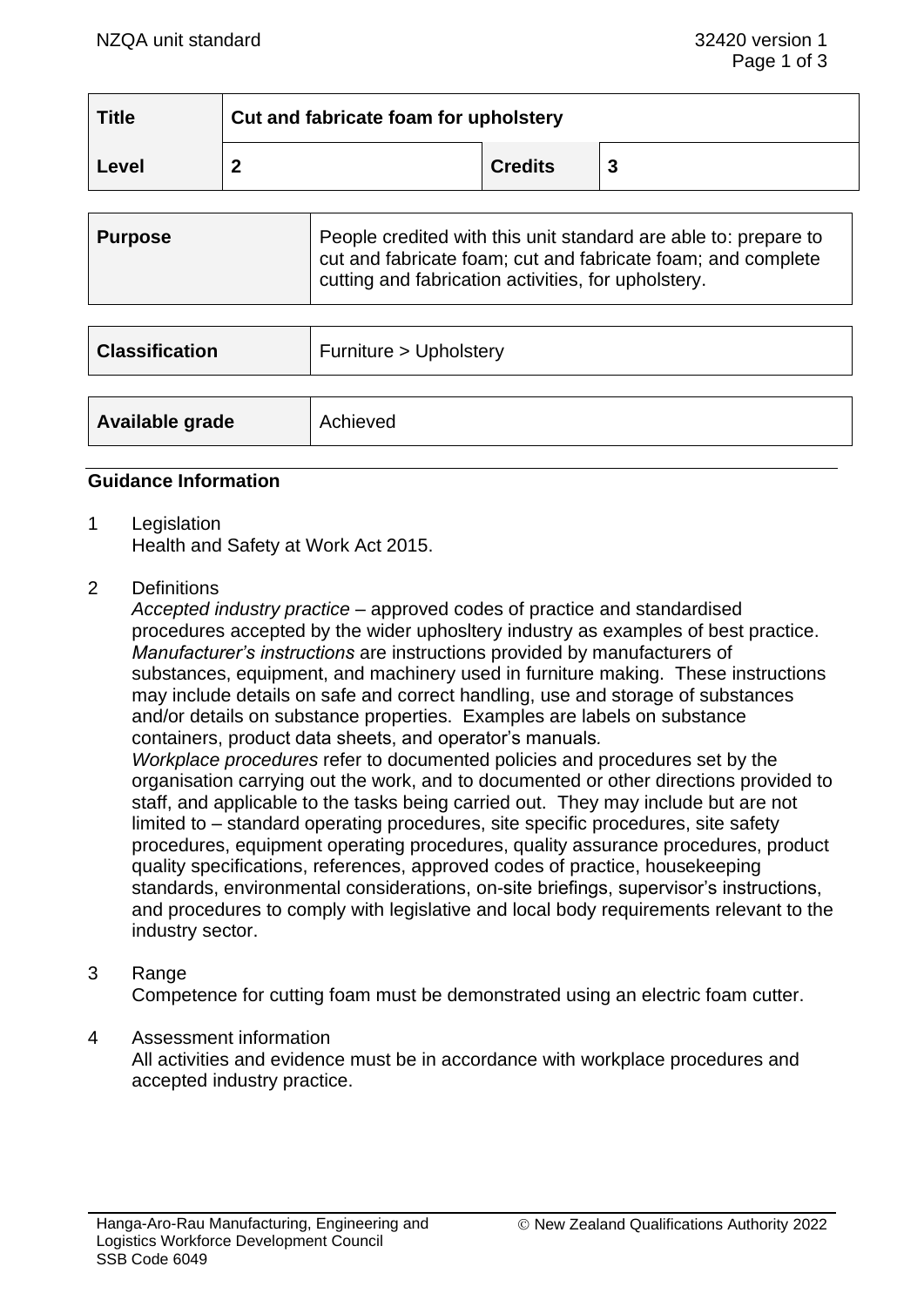# **Outcomes and performance criteria**

## **Outcome 1**

Prepare to cut and fabricate foam for upholstery.

## **Performance criteria**

| 1.1 | Job specifications are obtained and interpreted.                                              |                                                                     |  |
|-----|-----------------------------------------------------------------------------------------------|---------------------------------------------------------------------|--|
|     | Range                                                                                         | grade and thickness of foam, cutting size and shape, timeframe.     |  |
| 1.2 |                                                                                               | Materials and equipment for the job are obtained.                   |  |
| 1.3 | Foam cutter and adhesive gun are confirmed to be in safe working order.                       |                                                                     |  |
| 1.4 | Safety precautions to be taken when using foam cutters are explained.                         |                                                                     |  |
| 1.5 | Foam used for upholstery is described in terms of durability and the end-use.                 |                                                                     |  |
|     | Range                                                                                         | low density, medium density, high density.                          |  |
| 1.6 |                                                                                               | Types of foam available in the workplace are stated and identified. |  |
| 1.7 | Ways to manage risks from hazards associated with foam and solvent adhesive<br>are explained. |                                                                     |  |
|     | Range                                                                                         | hazards – fire, toxic fumes.                                        |  |
|     |                                                                                               |                                                                     |  |

1.8 Foam sheets are measured and marked to ensure minimal waste in accordance with the dimension of materials and job specifications.

### **Outcome 2**

Cut and fabricate foam for upholstery.

## **Performance criteria**

| 2.1 |  | Personal protective equipment is worn. |  |
|-----|--|----------------------------------------|--|
|-----|--|----------------------------------------|--|

2.2 Foam sheets are cut in accordance with job specifications.

Range straight and angled vertical cuts, accurate dimensions, and minimal wastage.

- 2.3 Cutter is used in accordance with manufacturer's instructions.
- 2.4 Adhesive is applied to foam pieces in accordance with manufacturer's instructions.

Range even spread, tack time.